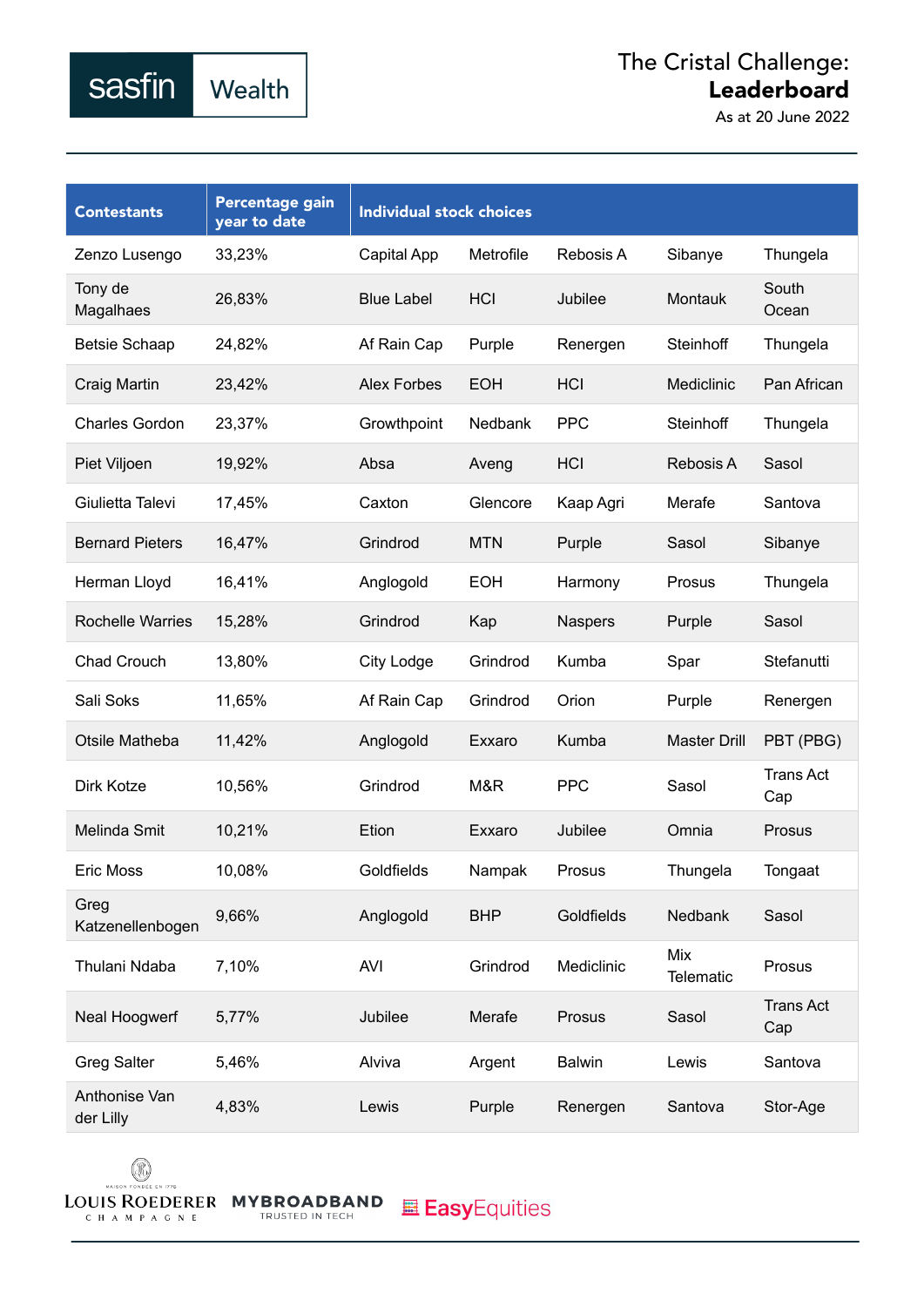As at 20 June 2022

| <b>Contestants</b>          | Percentage gain<br>year to date | <b>Individual stock choices</b> |                     |                        |                         |                         |
|-----------------------------|---------------------------------|---------------------------------|---------------------|------------------------|-------------------------|-------------------------|
| Alan Amler                  | 4,16%                           | <b>Blue Label</b>               | Datatec             | Delta                  | Etion                   | Sibanye                 |
| Alishia Seckam              | 4,02%                           | Omnia                           | Raubex              | Renergen               | Standard<br><b>Bank</b> | <b>Trans Act</b><br>Cap |
| Dave Murray                 | 4,01%                           | <b>EOH</b>                      | EPE Cap<br>Part     | Grindrod               | Net1                    | <b>York Timbers</b>     |
| <b>Brad Hean</b>            | 2,95%                           | <b>Bell</b>                     | City Lodge          | Grindrod               | <b>PPC</b>              | <b>Trellidor</b>        |
| Keith McLachlan             | 2,48%                           | Italtile                        | <b>Master Drill</b> | Metrofile              | Northam                 | Santova                 |
| Craig Gradidge              | 2,07%                           | <b>Ellies</b>                   | <b>MTN</b>          | Omnia                  | Sasol                   | Stadio                  |
| Simon Brown                 | 1,15%                           | City Lodge                      | Grindrod            | M&R                    | Pepkor                  | Purple                  |
| Higgo Biljon                | $-0,10%$                        | Caxton                          | <b>Ellies</b>       | PBT (PBG)              | Renergen                | Sibanye                 |
| <b>Hilary Katz</b>          | $-1,01%$                        | Af Rain Cap                     | Clientele           | Huge                   | Kap                     | <b>RMB Holds</b>        |
| Johan Biermann              | $-1,65%$                        | Anglos                          | Cashbuild           | Old Mutual             | Spar                    | Standard<br><b>Bank</b> |
| Daniel Kurgan               | $-1,80%$                        | Af Rain Cap                     | Bell                | <b>Master Drill</b>    | Orion                   | Rebosis A               |
| Ishkaar<br>Ramgoolam        | $-2,13%$                        | Af Rain Cap                     | M&R                 | <b>PPC</b>             | Sasol                   | Stefanutti              |
| <b>Vincent Phiri</b>        | $-2,98%$                        | Aspen                           | <b>MTN</b>          | Omnia                  | Purple                  | Sasol                   |
| Anthony Jackson             | $-3,15%$                        | Fortess B                       | Glencore            | Lewis                  | Prosus                  | Remgro                  |
| Ryan Wolhuter               | $-4,12%$                        | <b>Bell</b>                     | Jubilee             | <b>MTN</b>             | Nampak                  | Sasol                   |
| Schoeman Botha              | $-4,44%$                        | Bell                            | Omnia               | Pepkor                 | Reunert                 | <b>WBO</b>              |
| Daniel Beneke               | $-4,86%$                        | Calgro                          | City Lodge          | Nampak                 | Sasol                   | Shoprite                |
| Desmond<br><b>Blumfield</b> | $-6,72%$                        | City Lodge                      | Orion               | Purple                 | Renergen                | Vukile                  |
| Jonathan Wright             | $-7,06%$                        | City Lodge                      | Grindrod            | Nampak                 | <b>PPC</b>              | Purple                  |
| David Shapiro               | $-7,32%$                        | Cashbuild                       | <b>DRD</b>          | <b>JSE</b>             | <b>RFG</b>              | Spur                    |
| Rodney Stein                | $-7,47%$                        | <b>EOH</b>                      | Invicta             | <b>ISA</b><br>Holdings | Karoooo                 | Rebosis B               |



sasfin

Wealth

TRUSTED IN TECH

**且 Easy**Equities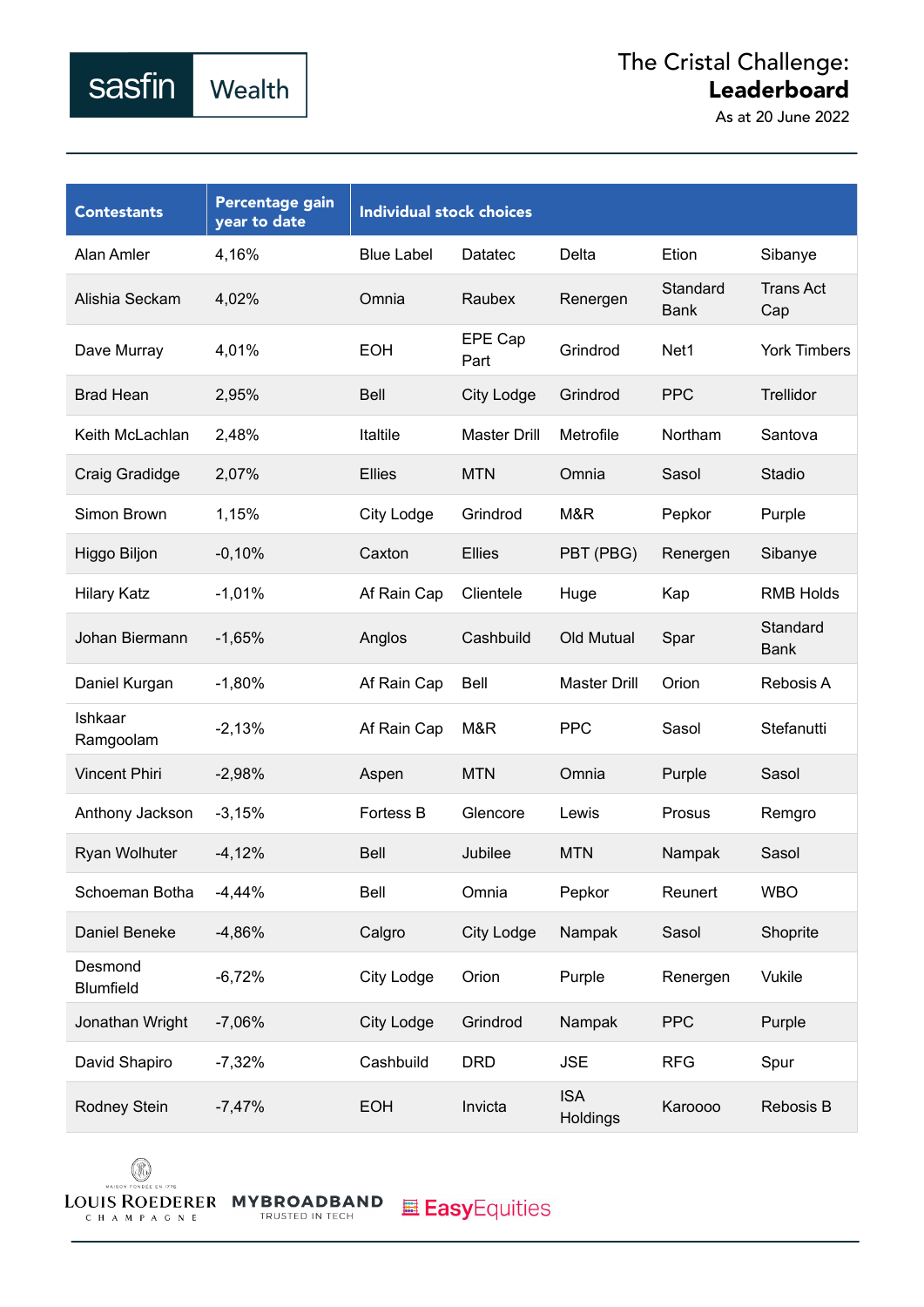As at 20 June 2022

| <b>Contestants</b>      | Percentage gain<br>year to date | <b>Individual stock choices</b> |                   |                     |                         |                      |
|-------------------------|---------------------------------|---------------------------------|-------------------|---------------------|-------------------------|----------------------|
| Martin<br>Jankelowitz   | $-8,67%$                        | Caxton                          | Investec          | Aveng               | Tsogo                   | Vodacom              |
| <b>Bright Khumalo</b>   | $-9,00%$                        | Af Rain Cap                     | Afrocentric       | Kaap Agri           | <b>MTN</b>              | Multichoice          |
| Sinesipho               | $-9,44%$                        | Dischem                         | Glencore          | Libstar             | <b>MTN</b>              | <b>RCL</b>           |
| <b>Themba Mdluli</b>    | $-9,51%$                        | Aspen                           | <b>DRD</b>        | Lewis               | Master<br><b>Drill</b>  | Multichoice          |
| Mpumi Makasi            | $-9,58%$                        | Attacq                          | <b>Bidvest</b>    | Purple              | Shoprite                | Trellidor            |
| <b>Greg Davies</b>      | $-9,98%$                        | Arcelor                         | Aveng             | <b>Fortress B</b>   | Merafe                  | Nampak               |
| Richard<br>Thomason     | $-10,80%$                       | Arcelor                         | Merafe            | M&R                 | <b>Steinhoff</b>        | Sun Intern           |
| Tafadzwa Murapa         | $-10,85%$                       | Afrimat                         | Aspen             | Hudaco              | Purple                  | <b>Trans Act Cap</b> |
| Nick Kunze              | $-11,06%$                       | AB Inbev                        | <b>AVI</b>        | Multichoice         | Sibanye                 | <b>Tiger Brands</b>  |
| Roy Topol               | $-11,11%$                       | <b>AECI</b>                     | Impala            | <b>Master Drill</b> | Nampak                  | Sibanye              |
| Joanne Baynham          | $-11,15%$                       | Af Rain Cap                     | <b>Blue Label</b> | Jubilee             | Prosus                  | Sibanye              |
| Atish Jogi              | $-11,61%$                       | Capital App                     | M&R               | <b>PPC</b>          | Renergen                | Trans Act Cap        |
| Shaun Cox               | $-11,96%$                       | M&R                             | Nampak            | Sasol               | <b>Trans Act</b><br>Cap | <b>WBO</b>           |
| <b>Alistair Stewart</b> | $-12,29%$                       | City Lodge                      | Jubilee           | M&R                 | Omnia                   | Sibanye              |
| Jarryd Chislett         | $-13,06%$                       | Ascendis                        | Purple            | Renergen            | Tongaat                 | Wesizwe              |
| Lennox Ngobeni          | $-13,29%$                       | AB Inbev                        | Brit Am Tob       | Cashbuild           | Ninety<br>One           | PPC                  |
| Mia Kruger              | $-14,12%$                       | Afrimat                         | Alviva            | <b>PPC</b>          | Prosus                  | Sibanye              |
| Zipho Buthelezi         | $-14,29%$                       | Aspen                           | Omnia             | Purple              | Raubex                  | Trans Act Cap        |
| Saleem                  | $-14,74%$                       | Ellies                          | Jubilee           | M&R                 | Sasol                   | Steinhoff            |
| Fanie Manan             | $-15,30%$                       | Af Rain Cap                     | <b>JSE</b>        | Kumba               | Prosus                  | Steinhoff            |
| Junior Smith            | $-16,63%$                       | <b>Blue Label</b>               | Ellies            | <b>EOH</b>          | M&R                     | Purple               |



sasfin

Wealth

TRUSTED IN TECH

**EasyEquities**